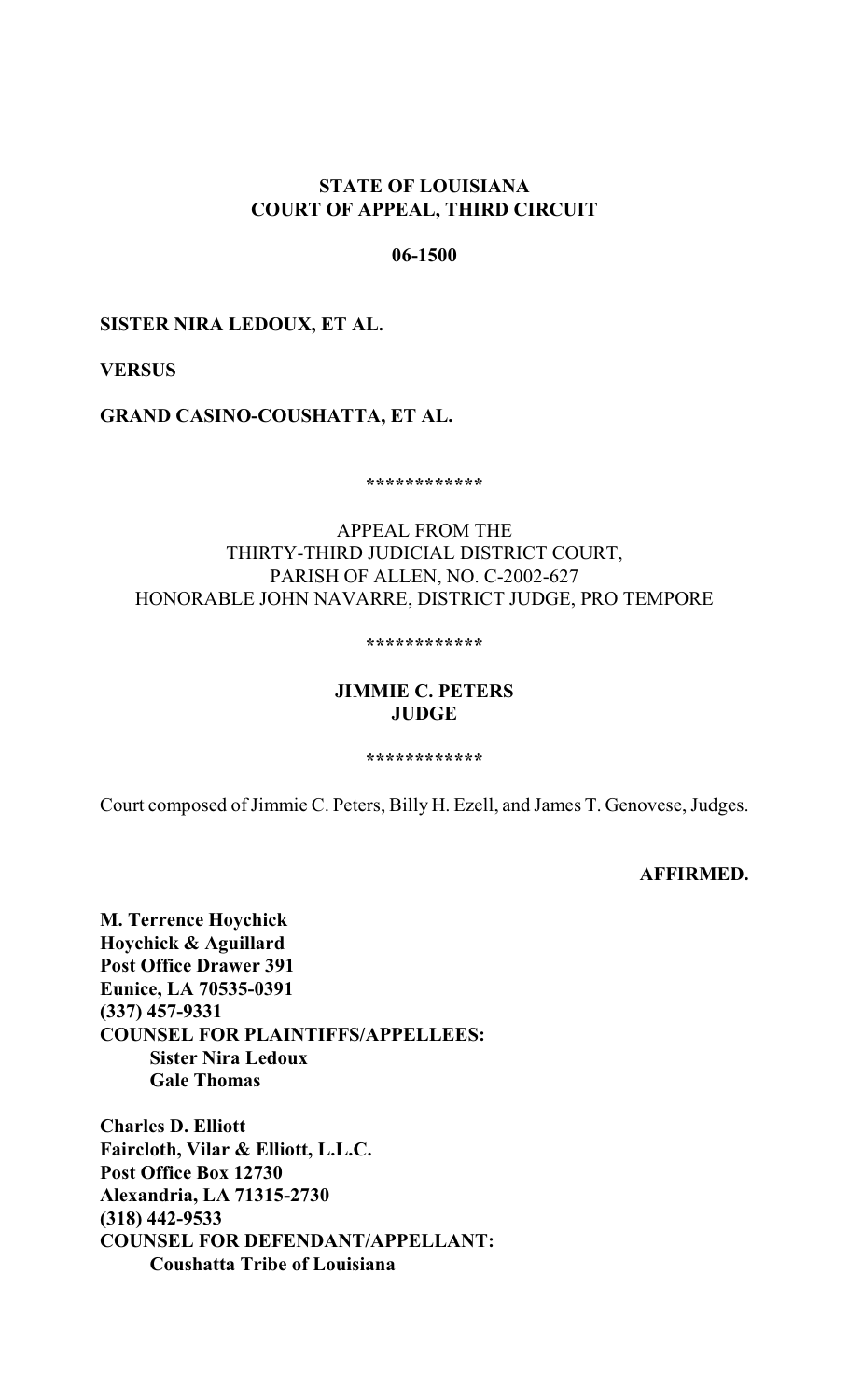PETERS, J.

This appeal arises from a summary judgment rendered in favor of two plaintiffs, Sister Nira Ledoux and Gale Thomas, against the defendants: Grand Casino-Coushatta; the Coushatta Tribe of Louisiana; and Grand Casinos of Louisiana, Inc.-Coushatta.<sup>1</sup> The trial court awarded Sister Nira Ledoux \$65,581.00 and awarded Gale Thomas \$32,790.50. Only the Coushatta Tribe of Louisiana (Tribe) has appealed. $\degree$  For the following reasons, we affirm the trial court judgment rendered against the Tribe.

#### **DISCUSSION OF THE RECORD**

The litigation began as a lawsuit filed jointly by the two plaintiffs asserting separate claims based on breach of contract. The defendants own and operate a gambling facility at Kinder, Louisiana—the Grand Casino-Coushatta (Casino). Both claims in this litigation arise from jackpots registered on the identical slot machine at the Casino one year and five days apart. Sister Ledoux's award is exactly twice that of Ms. Thomas because of the difference in the number of coins wagered at the

<sup>&</sup>lt;sup>1</sup>The original petition identifies the Coushatta Tribe of Louisiana as a sovereign nation owning land in Louisiana and operating a casino thereon pursuant to a contract with the State of Louisiana, and identifies Grand Casinos of Louisiana, Inc.-Coushatta as a Minnesota corporation authorized to do business in Louisiana. It identifies the Grand Casino-Coushatta as a separate legal entity—a joint venture operated by the other two defendants. The petition asserted that the three defendants operated a casino in Kinder, Louisiana, where the events occurred which formed the basis for this lawsuit. Subsequent pleadings make it clear that the Grand Casino-Coushatta is actually a trade name for the casino operation. Despite the assertions in the subsequent pleadings, the summary judgment now on appeal was rendered against the defendants as they were named in the original petition, i.e., the Grand Casino-Coushatta, the Coushatta Tribe of Louisiana, and Grand Casinos of Louisiana, Inc.-Coushatta.

 $2$ Shortly after the summary judgment at issue in this appeal was rendered, the Coushatta Tribe of Louisiana obtained new counsel. After new counsel obtained permission to enroll as counsel of record in these proceedings, the counsel that had previously been representing all of the defendants sought and obtained an order from the trial court allowing counsel to withdraw as counsel of record for all defendants. Thereafter, new counsel for the Coushatta Tribe of Louisiana sought and obtained an order of appeal. Accordingly, the Coushatta Tribe of Louisiana is the only appellant and the judgment rendered against Grand Casinos of Louisiana, Inc.-Coushatta is a final judgment.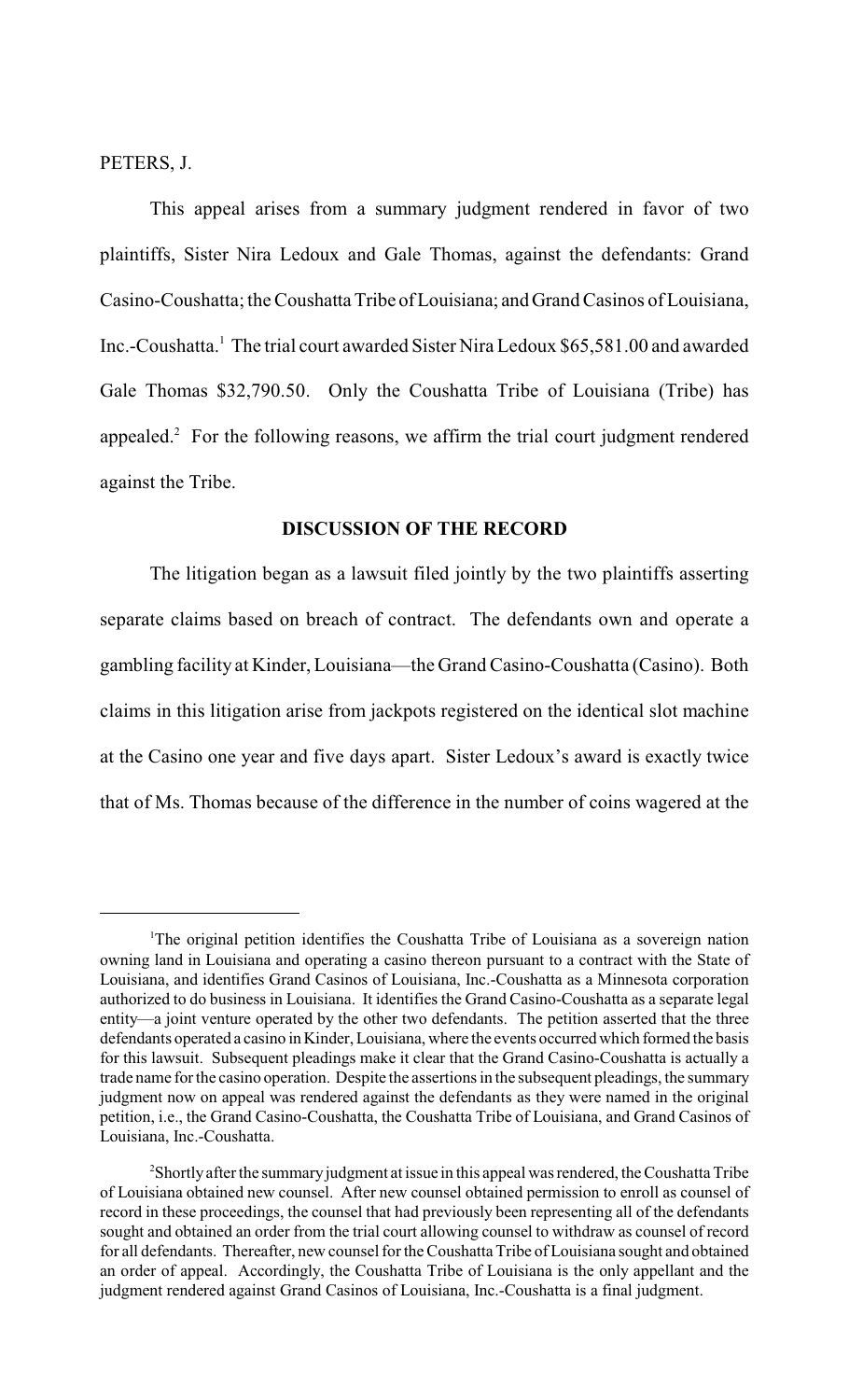time of each individual incident. In both instances the Casino refused to honor the jackpots.

Sister Ledoux and Ms. Thomas filed suit against the defendants on November 4, 2002, cumulating their actions in the same judicial demand. The Tribe and the Grand Casinos of Louisiana, Inc.-Coushatta responded with a number of pleadings, including a motion for summary judgment with respect to Ms. Thomas's claim. In that motion, the defendants asserted that a malfunction in the slot machine voided any winnings registered by the machine and, thus, they were not liable to her for the claimed amount. In response to the defendants' motion forsummary judgment, both plaintiffs jointly filed a motion for summary judgment of their own. After a hearing, the trial court rejected the defendants' motion for summary judgment and granted the plaintiffs' motion for summary judgment, awarding the previously stated amounts. The Tribe then perfected this appeal.

#### **OPINION**

Before discussing the summary judgment issue, we deem it appropriate and necessary to discuss two issues preliminarily. One involves the Tribe's assignment of error concerning jurisdiction, and the other involves the Tribe's exception of prescription.

## *Jurisdiction*

Pleading that it is a sovereign Indian nation enjoying immunity from suits in state court, and claiming that it has not waived its immunity, the Tribe timely filed an exception of lack of jurisdiction in the trial court. In a written opinion, the trial court rejected this exception, concluding that the Tribe, by means of language contained in its compact with the State of Louisiana (state) had specifically waived its sovereign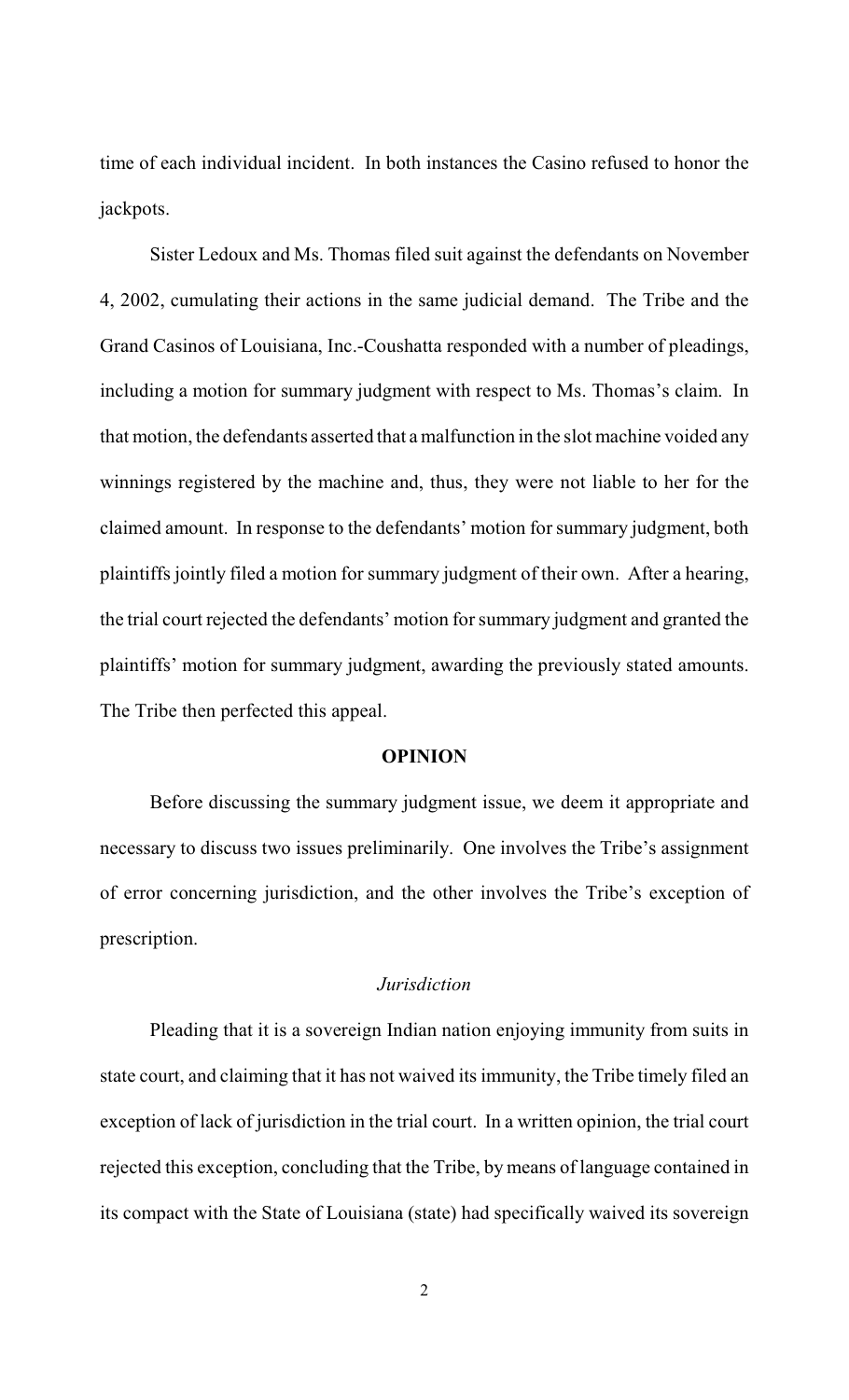immunity. The Tribe previously filed a writ application with this court complaining that the trial court had erred in rejecting the exception, but this court, in an unpublished opinion, denied writs. *Ledoux v. Grand Casino-Coushatta*, 04-87 (La.App. 3 Cir. 3/5/04). The Tribe's effort to have the supreme court review our rejection of its writ application met with the same fate. *Ledoux v. Grand Casino-Coushatta*, 04-971 (La. 6/4/04), 876 So.2d 84.

In one of its assignments of error now before this court, the Tribe has renewed its immunity argument and has requested that this court revisit the issue. The plaintiffs have responded by asserting that we should reject this assignment of error by applying the law of the case doctrine.<sup>3</sup>

We find no merit in this assignment of error because we find no error in the trial court's original judgment or in our denial of the prior writ application. However, because no reasons were given in this court's earlier disposition of this issue, we will briefly explain why we agree with that prior decision that the Tribe expressly waived its sovereign immunity as to the claims asserted in this suit.

We begin by noting that the relationship between the Tribe and the state is set forth in the Tribal-State Compact for the Conduct of Class III Gaming. The pertinent language of the version of the compact in effect in 1998 and 1999, when the

<sup>&</sup>lt;sup>3</sup> The law of the case doctrine provides that "an appellate court ordinarily will not reconsider its own rulings of law in the same case;" it applies to prior rulings of the appellate court and/or supreme court in the same case. This doctrine applies to parties who were in the litigation at the time of the prior ruling and had their day in court. The purposes of the doctrine are to avoid litigating the same issue again and to promote consistency of result within the case, essential fairness to the parties, and judicial efficiency. The "law of the case" is discretionary; it is not applicable to cases in which "the prior decision was palpably erroneous or its application would result in manifest injustice." *Estate of Patout v. City of New Iberia*, 01-151, p. 7 (La.App. 3 Cir. 6/27/01), 791 So.2d 741, 747 (*quoting Griggs v. Riverland Med. Ctr.*, 98-256, p.6 (La.App. 3 Cir. 10/11/98), 722 So.2d 15, 19, *writ denied*, 99-385 (La. 5/28/99), 735 So.2d 622).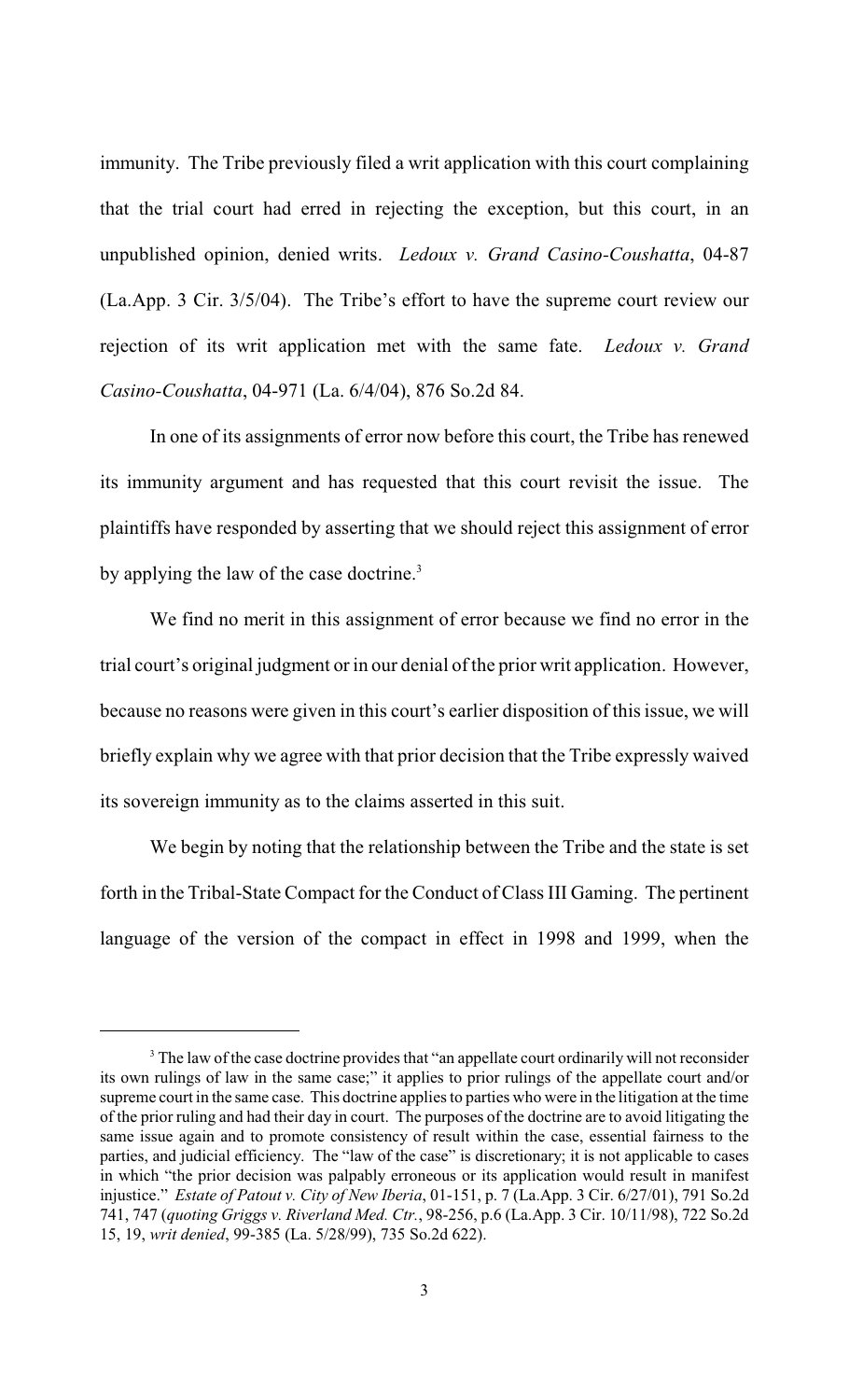plaintiffs' claims arose, is contained in Section 14:(B), and is entitled "DISPUTE

RESOLUTION." That section reads as follows:

In the event a dispute arises from the gaming operation refusing to award an alleged prize or pay an alleged winning to a patron, the dispute is not resolved to the satisfaction of the patron, and the dispute involves an alleged prize or winning with a value of \$500 or more, then:

(1) The gaming operation shall immediately notify the Tribal Gaming Commission. The Tribal Gaming Commission shall investigate the dispute and determine how much, if any, of the prize is to be awarded or the winning is to be paid, and shall provide written notification to the patron of their determination within thirty (30) days from the date of the dispute.

(2) In the event that the dispute is not resolved to the satisfaction of the patron, then the patron may pursue the matter in the following sequential manner:

(a) mediation as provided in Section 14:(C) of this Tribal-State Compact.

(b) legal action or proceeding as provided in Section 14:(D) of this Tribal-State Compact.

With regard to pursuing legal action as contemplated by Section 14(B)(2)(b), Section

14:(D) provides in pertinent part:

Upon completion of the mediation in Section 14:(C) of this Tribal-State Compact, and if the dispute is not resolved to the satisfaction of a party, then that party may seek their remedy through a legal action or proceeding . . . .

The Tribe waived its sovereign immunity in its dispute with Sister Ledoux and Ms.

Thomas by agreeing to these terms.

The Tribe's argument on appeal in support of this assignment is vague and

non-specific.<sup>4</sup> It has cited one Louisiana case, *Webb v. Paragon Casino*, 03-1700

(La.App. 3 Cir. 5/12/04), 872 So.2d 641, in support of its position. However, that

<sup>&</sup>lt;sup>4</sup>The Tribe's argument makes the general statement that "[t]he Compact only contains a waiver of immunity from suit in State Court as to claims between the Coushatta Tribe and the State." This is apparently a reference to the present compact, not the compact in effect when the instant claims arose. Although theTribe did not expressly allude to the present compact's dispute resolution language, the record contains an amended version of the Tribal State Compact executed by the Louisiana Governor on December 8, 2000, and by the Tribal Chairman on December 11, 2000. The dispute resolution provisions we have quoted were modified by that amended version. However, these dispute resolution provisions were not in effect in 1998 and 1999.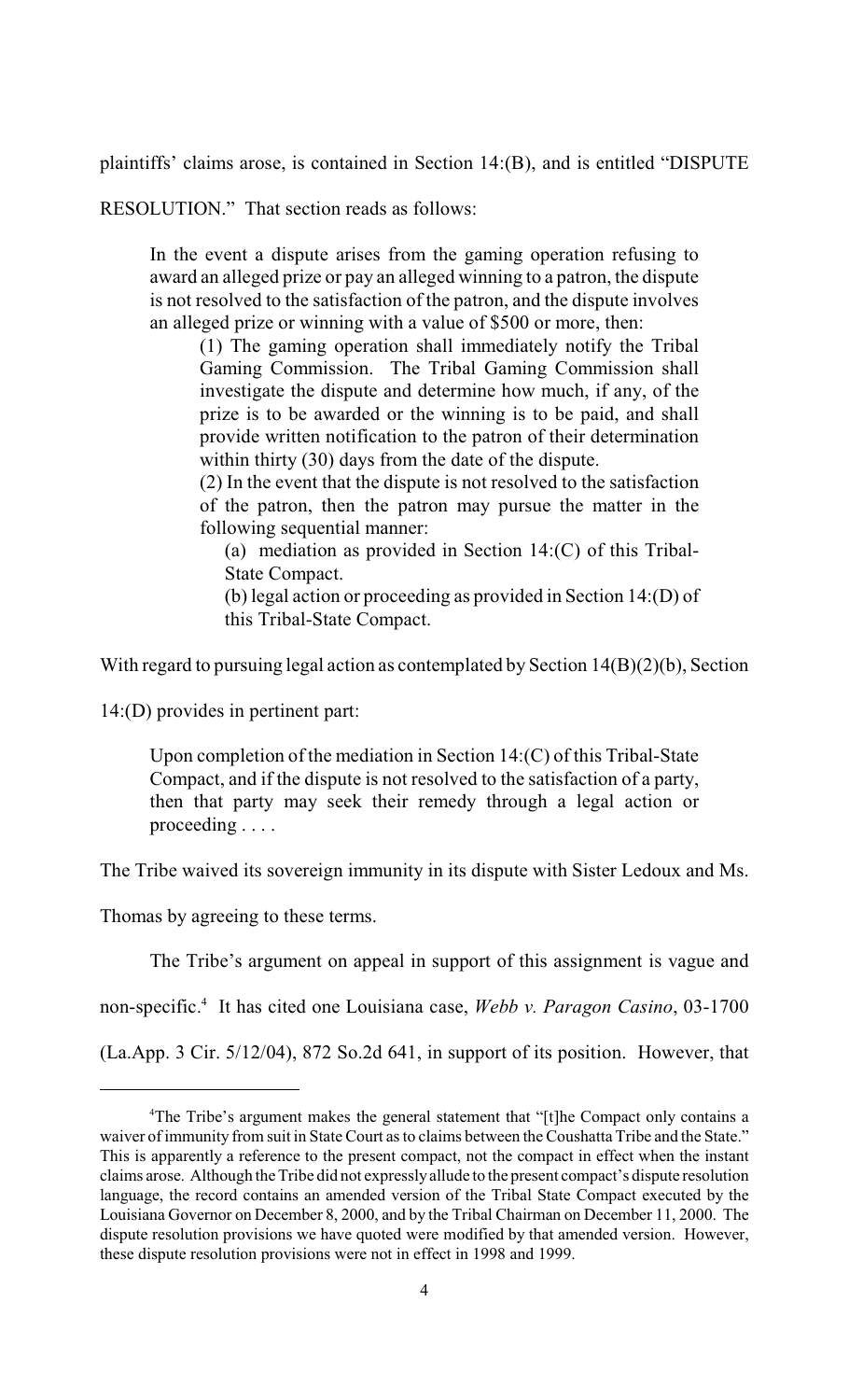case held that a tribe had not waived its sovereign immunity in a workers' compensation claim against the tribe and did not address the effect of the compact provisions set forth herein. That is to say, it did not address a dispute over the payment of a prize or winning to a patron as is now before us, and is, therefore, easily distinguishable from the case at hand.

### *Exception of Prescription*

The Tribe has filed an exception of prescription in this court,<sup>5</sup> asserting that the plaintiffs' claims had prescribed based on the two year prescription provided by tribal law. In support of this argument, the Tribe attached two exhibits to the exception. One is an excerpt taken from the Tribe's Judicial Codes, and the other is a tribal amending resolution dated September 11, 2001. These exhibits purport to show that the Tribe imposed a two-year prescription on tort claims arising before September 11, 2001, and amended the period to one year by the resolution dated September 11, 2001. Neither of these exhibits is in the appeal record.

With regard to the filing of an exception of prescription in the appellate court, La.Code Civ.P. art. 2163 (emphasis added) states:

The appellate court may consider the peremptory exception filed for the first time in that court, if pleaded prior to a submission of the case for a decision, *and if proof of the ground of the exception appears of record.*

If the ground for the peremptory exception pleaded in the appellate court is prescription, the plaintiff may demand that the case be remanded to the trial court for trial of the exception.

 $<sup>5</sup>$  The pleading filed with us states that the exception is being raised for the first time. That</sup> statement is incorrect. The defendants, including the Tribe, pleaded the exception of prescription in their December 27, 2002 answer to the petition. They pleaded prescription again on May 20, 2005 in their supplemental and amending answer to the petition. However, the prescription issue was never taken up in the trial court.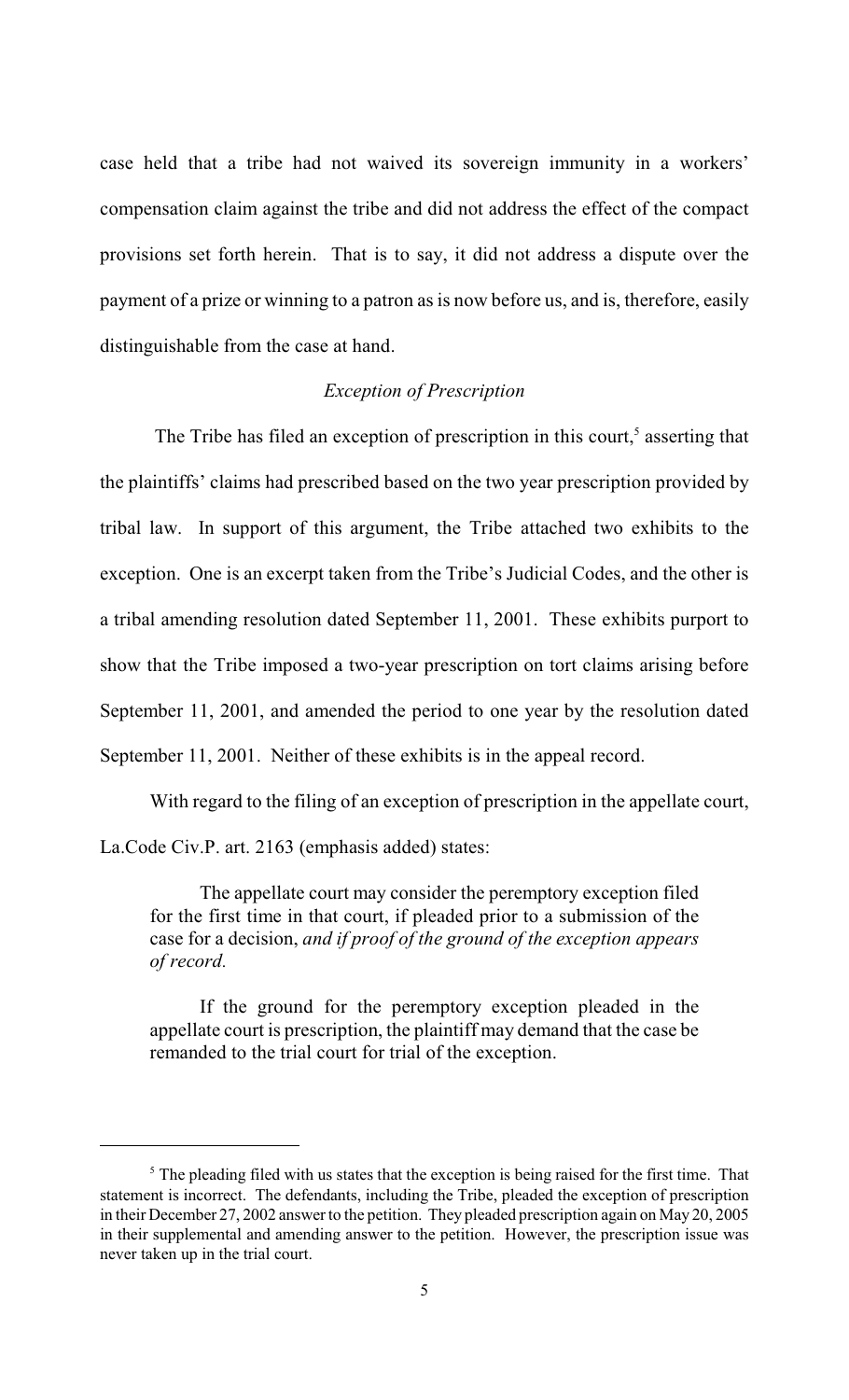Even assuming we can consider the Tribe's Judicial Code excerpts, $<sup>6</sup>$  they do not</sup> support the Tribe's position. It is readily apparent from the exhibits that they relate to tort claims, while the claims before us are in contract. We recognize that we have the discretion to remand the exception to the trial court for a full hearing should the interests of justice require it. *Willett v. Premier Bank*, 97-187 (La.App. 3 Cir. 6/4/97), 696 So.2d 196. However, we do not find that the interests of justice require a remand in this matter. We simply reject the exception of prescription.

## *Summary Judgment Issue*

We turn now to a discussion of the record pertaining to the trial court's ruling on the plaintiffs' motion for summary judgment. As an appellate court, we perform a *de novo* review of summary judgment rulings. *Doerr v. Mobil Oil Corp.,* 00-947 (La. 12/19/00), 774 So.2d 119. A motion for summary judgment should be granted if the pleadings, depositions, answers to interrogatories, and admissions on file, together with affidavits, show that there exists no genuine issue as to anymaterial fact and that the mover is entitled to judgment as a matter of law. La.Code Civ.P. art. 966(B). The mover has the burden of proving entitlement to summary judgment. La.Code Civ.P. art.  $966(C)(2)$ . However, La.Code Civ.P. art.  $966(C)(2)$  further explains that if the movant will not bear the burden of proof at trial on the matter that is before the court on the motion for summary judgment, the movant's burden on the motion does not require him to negate all essential elements of the adverse party's claim, action, or defense, but rather to point out to the court that there is an absence of factual support for one or more elements essential to the adverse party's claim,

 ${}^6$ Louisiana Code of Evidence Article 202(B)(1)(f) provides that "[a] court shall take judicial notice of the . . . [l]aw of foreign countries" when requested to do so by a party and when that party "provides the court with the information needed by it to comply with the request."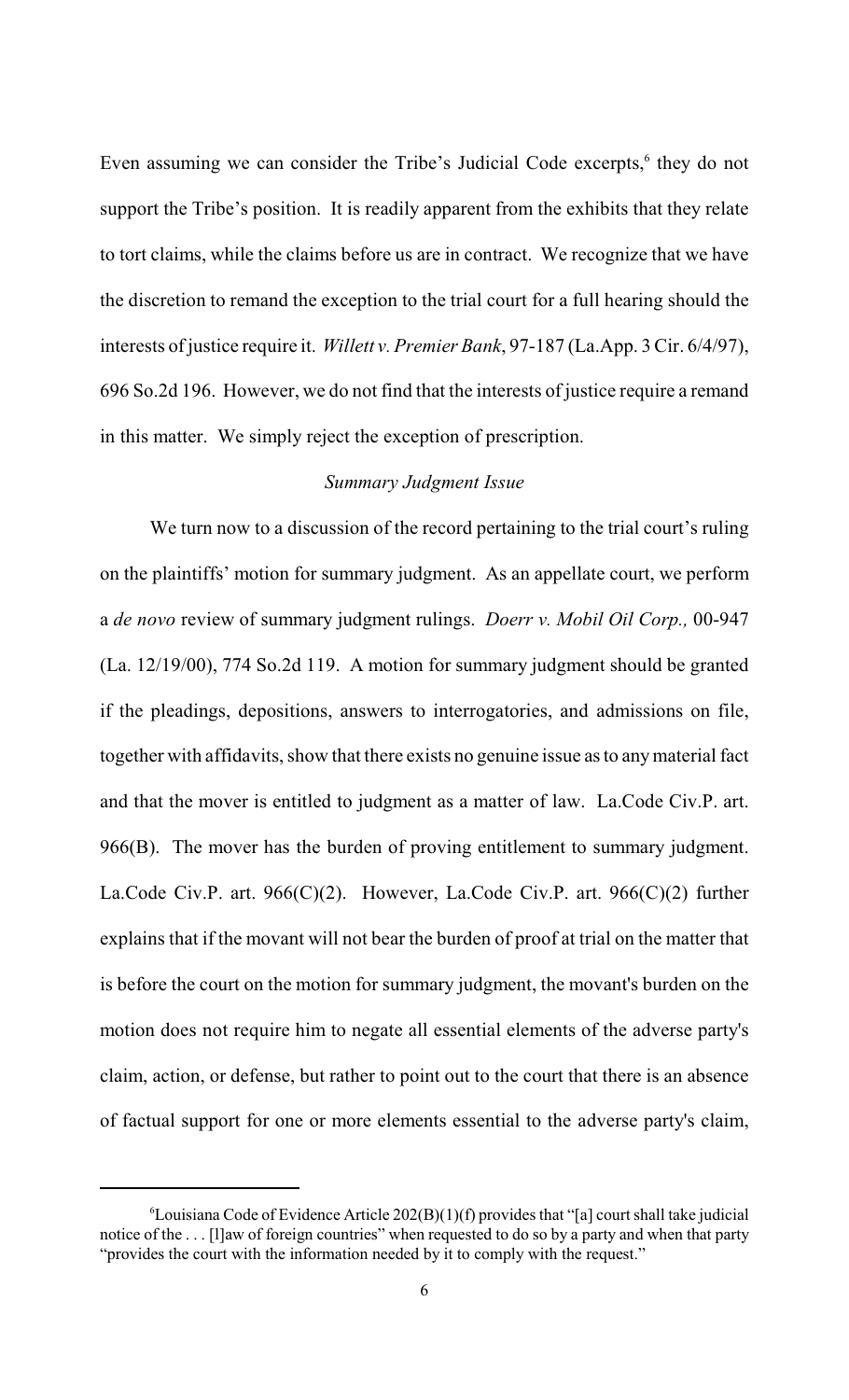action, or defense. "Thereafter, if the adverse party fails to produce factual support sufficient to establish that he will be able to satisfy his evidentiary burden of proof at trial, there is no genuine issue of material fact." *Id.*

The parties in this litigation recognize that the law of contracts is determinative of the issues before us. A party who asserts that an obligation is null, or that it has been modified or extinguished, must prove the facts or acts giving rise to the nullity, modification, or extinction. La.Civ.Code art. 1831. Once a prima facie case has been established by the plaintiff by a preponderance of the evidence, the burden shifts to the defendant. *Artificial Lift, Inc. v. Production Specialties, Inc.*, 626 So.2d 859 (La.App. 3 Cir. 1993), *writ denied*, 94-112 (La. 3/11/94), 634 So.2d 394. "Further, one who asserts a fact must carry the burden of proving that fact by a preponderance of the evidence." *Id* at 862*.* Under this article the Tribe had the burden of proving the facts rendering its obligations null. Thus, plaintiffs are entitled to summary disposition if they can show an absence of factual support for one or more elements essential to the Tribe's claim of the contract's nullity, modification, or extinction, and the Tribe is then unable to produce factual support sufficient to establish that at trial it will be able to prove by a preponderance of the evidence the contract's nullity, modification, or extinction.

The first claim arose on the evening of November 15, 1998, when Sister Ledoux visited the Grand Casino-Coushatta and played a Bonus Wheel Double Diamond Deluxe slot machine. When she deposited two quarters and activated the machine, it displayed three "7s," and the "Bonus Spin" display monitor then advised her that she had a bonus round. When she played the bonus round, the monitor on top of the machine lit up and displayed the message: "Congratulations, you have won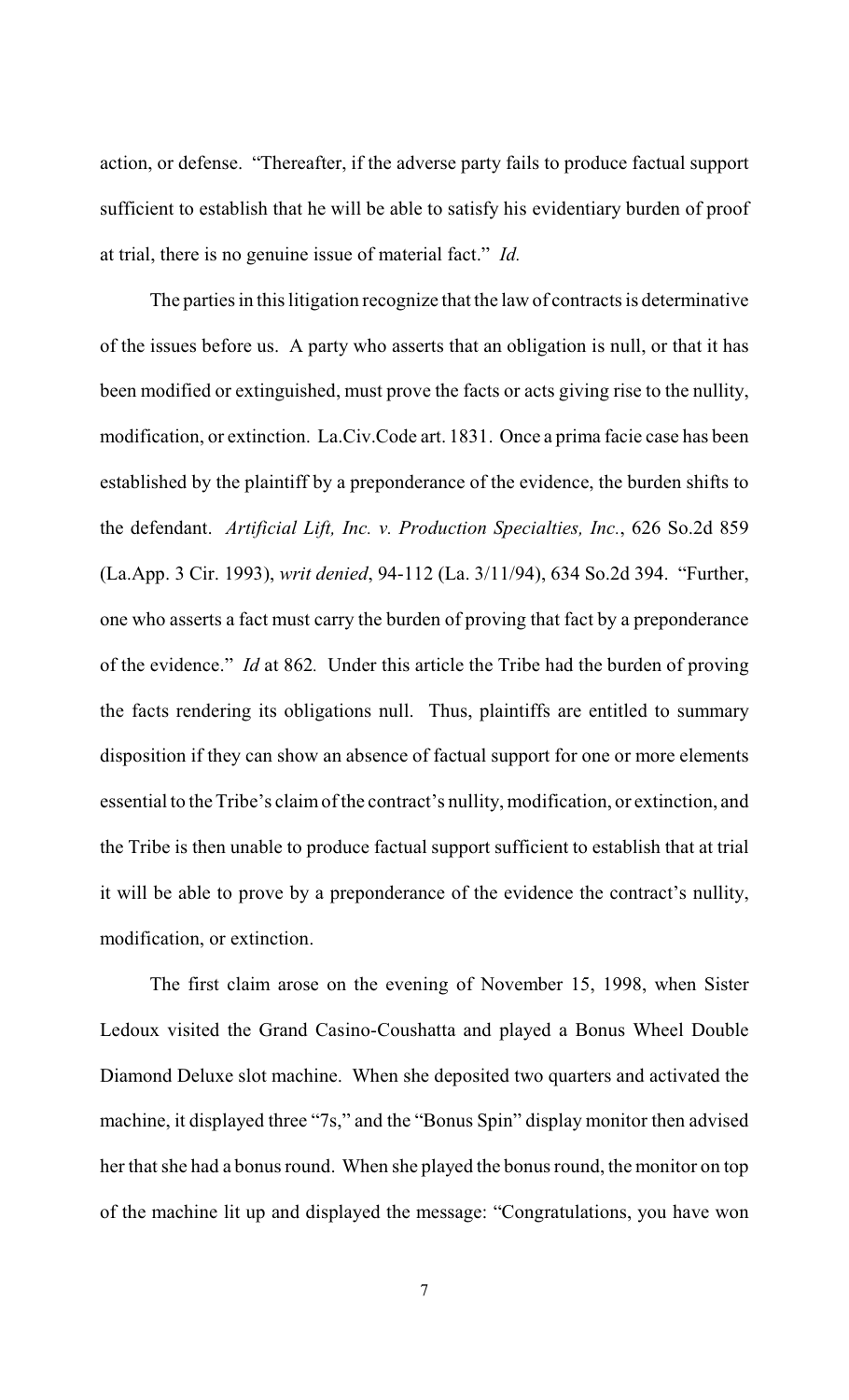262,324 coins." Two Casino employees approached Sister Ledoux and informed her that she had just won a jackpot worth \$65,581.00. After the machine was opened and examined by a Casino technician, a Casino supervisor advised Sister Ledoux that the Casino would not pay her the jackpot because the machine had malfunctioned. Instead, he paid her \$100.00 for hitting the three "7s." Sister Ledoux refused to release the defendants and demanded payment of the full amount of the jackpot.

Immediately after the November 15, 1998 incident, the Casino took the machine out of service for in-house testing. During the testing process, the Casino technician was unable to locate a specific malfunction or replicate Sister Ledoux's winning scenario. Finding nothing wrong with the machine and convinced that no remedial work was necessary, the Casino technician simply replaced a chip on the machine's logic board as a precaution and returned the machine to the Casino floor.

On November 20, 1999, Ms. Thomas came to the Grand Casino-Coushatta and played the same machine. Instead of playing two quarters, as had Sister Ledoux, she deposited only one quarter. When she did, the machine immediately displayed three "7s" and the "Bonus Spin" display monitor advised her that she also had a bonus round. When she played the bonus round, the monitor on top of the machine lit up and displayed the message: "Congratulations, you have won 131,162 coins." As had been the case with Sister Ledoux, two Casino employees approached Ms. Thomas and informed her that she had just won a jackpot worth \$32,790.50; a technician opened and examined the machine; and a supervisor then informed her that the Casino would not pay the jackpot because the machine had malfunctioned. Instead, the supervisor offered her \$625.00 in settlement. Ms. Thomas rejected this offer.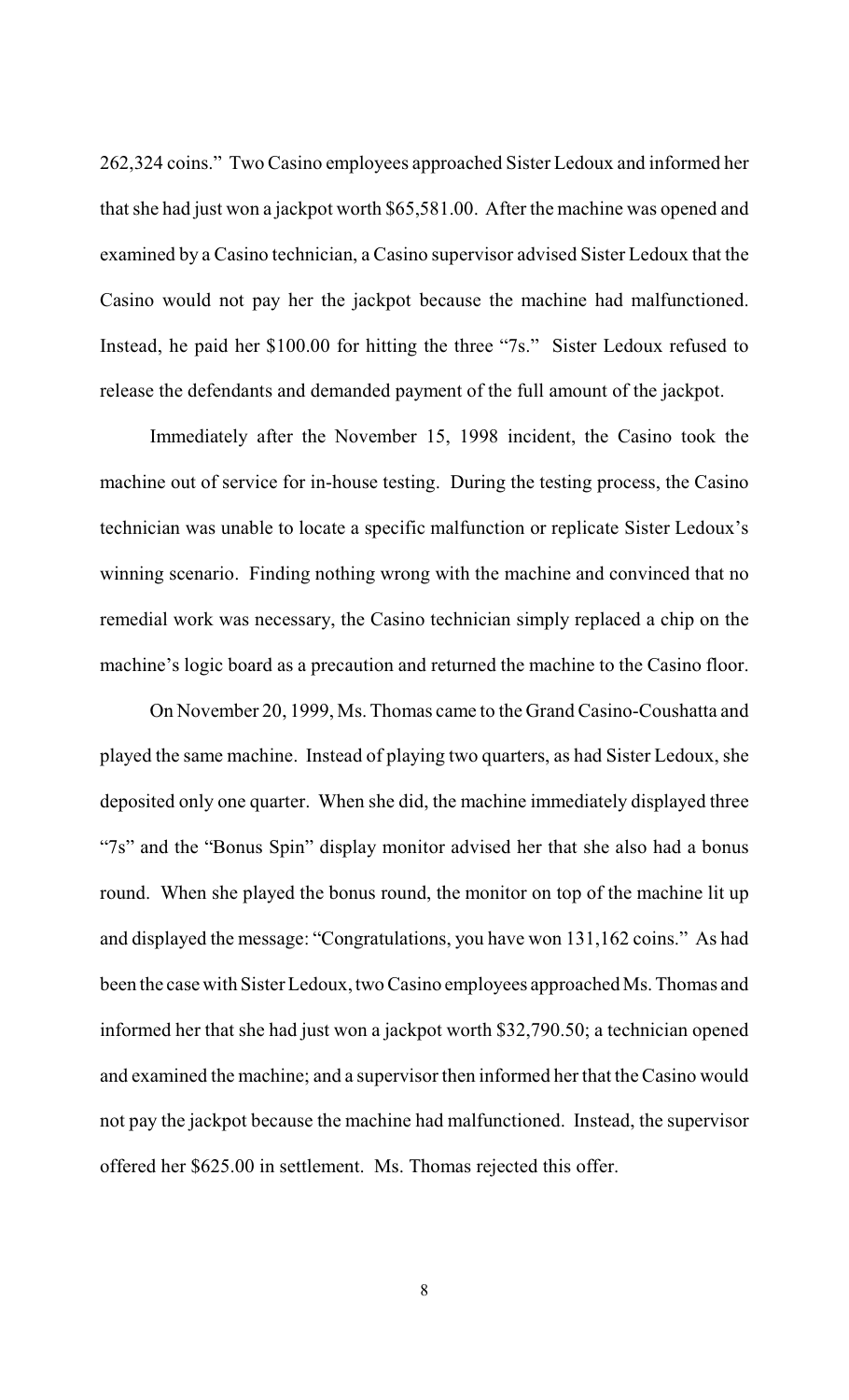After the incident with Ms. Thomas, the Casino sent the slot machine to Gaming Laboratories International, Inc. (GLI), a testing laboratory which provides testing and consulting services to the lottery and gaming industry. GLI received the machine at its Golden, Colorado location on December 6, 1999, and the Casino provided it with the history surrounding the plaintiffs' claims. After extensive testing, GLI was unable to locate a specific malfunction or to replicate the results which gave rise to this litigation. Notwithstanding its negative testing results, GLI concluded that the slot machine "must have malfunctioned" because it was not programmed to pay out that much money. GLI reported this conclusion to the Tribe but acknowledged that "the cause of the malfunction was indeterminate" because, like the Casino technicians, it was unable to reproduce the malfunction.

GLI's conclusion was the basis of the defendants' motion for summary judgment addressing Ms. Thomas's claim. Among the exhibits filed in support of the summary judgment was the affidavit of James R. Maida, the President, Chief Executive Officer, and co-founder of GLI. In his affidavit Mr. Maida stated that, based on a forensic review of the device, GLI had concluded that the machine malfunctioned on November 20, 1999 (the date of Gale Thomas's play) causing erroneous data to be displayed on the LCD screen. Mr. Maida stated that the program code of the machine only allowed for a bonus win of 800 for a one-coin bet, 1600 for a two-coin bet, and 2500 for three-coin bet. Noting that GLI's report had stated that "the game code software can not award any larger of a win under normal operating conditions," Mr. Maida concluded that "[f]or this to occur, the machine must have malfunctioned on November 15, 1998 and November 20, 1999." Elsewhere in his affidavit, Mr. Maida stated that the hardware had malfunctioned on November 20,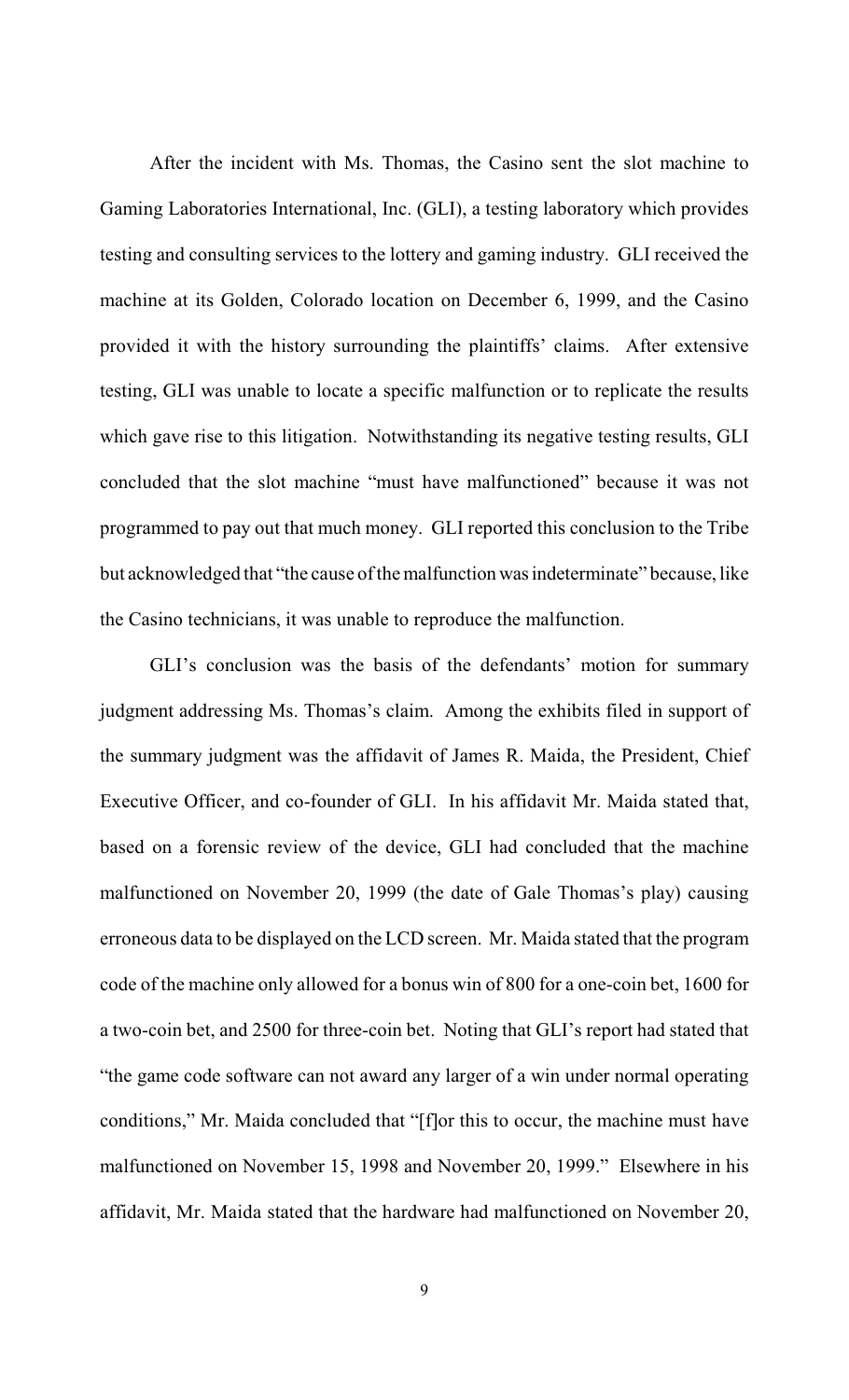1999, adding that the machine bears a sign that states in large letters that "MALFUNCTIONS VOID ALL PAYS AND PLAYS."

Despite the fact that the slot machine had been sent to GLI with the specific request that it try to determine what happened regarding the jackpot hit by Ms. Thomas, it is clear from the GLI report that it was unable to do so. GLI described its "[a]ttempt to re-enact scenario on duplicate game" in its report in these words (emphasis added):

After reviewing the state of game and reviewing the version of software in the game, it was determined that GLI Colorado *did not have the proper equipment to emulate the game.* A comparison of the amount of time that would have been needed to accomplish the task compared to the possible outcome resulted in the conclusion that this step would not be performed.

The deposition of Kevin Fontenot, the primary slot machine technician at the Kinder casino location, was also offered in support of the defendants' motion for summary judgment. In his deposition, Mr. Fontenot testified that he opened the suspect slot machine on both occasions at issue and was unable to ascertain the malfunction on either occasion. Despite finding nothing to support his position, he concluded that the slot machine had malfunctioned because something had occurred which was "not in the normal operating range." That is to say, both jackpots were in excess of the limits programmed into the machine, and the award of a jackpot in excess of those limits could only be the result of a malfunction.

 The Tribe's defense is based on two contentions. One is that the bonus wheel on its face showed that the maximum pay for a three "7s" bonus was 800 for a onecoin bet; 1,600 for a two-coin bet; and 2,500 for a three-coin bet. However, photographs introduced in support of the motion for summary judgment do not support this assertion. Nowhere does any language appear on the slot machine that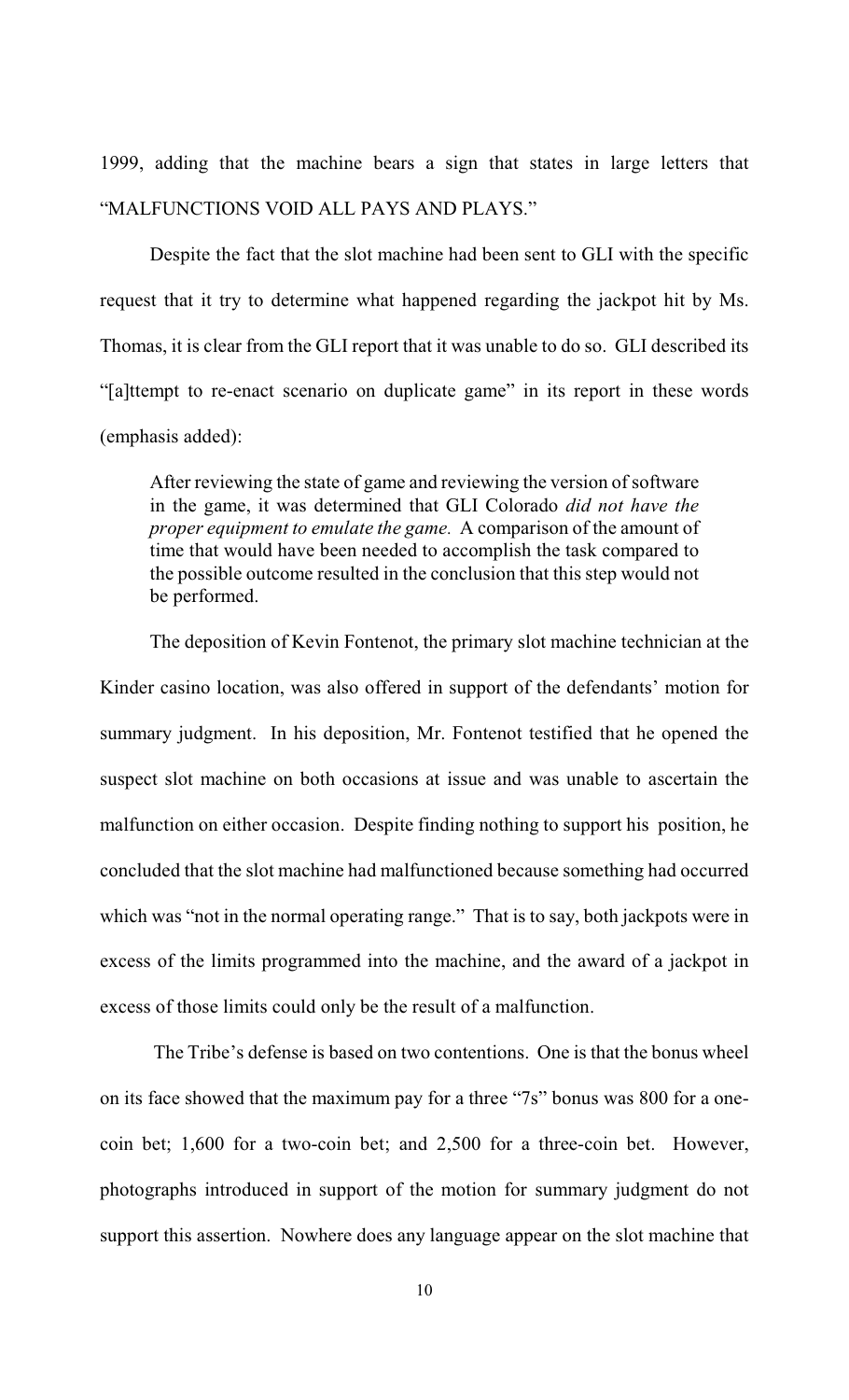the *maximum* payout is fixed by these numbers. In fact, Mr. Fontenot admitted that the language was not there. Thus, the Tribe's contention in this context is an argument not based on fact. Therefore, we find no material issue of disputed fact over whether the machine informed the player that there was a "maximum" payout in playing the bonus wheel. It did not do so.

The Tribe's second contention is that on its face the machine contained the language "[m]alfunctions void all pays and plays," and that this language is an explicit part of the contract between it and any player. Although the photographs filed in support of the Tribe's motion for summary judgment are not sufficiently clear to establish the presence of the language, the affidavit and deposition testimony offered by the Tribe declare that the language is present. However, the plaintiffs deny having ever seen it, thereby creating a factual dispute concerning this issue. The Tribe correctly points out that this language, if present, constitutes an explicit part of the contract between it and the plaintiffs. However, assuming the language to be present on the slot machine, an essential element of the Tribe's defense is that a malfunction occurred—and this is where the Tribe's argument fails. Whether a slot machine malfunctioned is a question of fact. *Griggs v. Harrah's Casino*, 05-321 (La.App. 4 Cir. 3/22/06), 929 So.2d 204, *writ denied,* 06-916 (La. 6/16/06), 929 So.2d 1288. To prove a malfunction caused these outcomes it was incumbent on the Tribe to prove that the malfunction occurred when the game was played. *Id.* "The bet is wagered when the game is played, and when the game is completed, the result is final." *Id*. at 217.

It is undisputed that nothing in the behavior of the slot machine in either instance suggested a malfunction. On both occasions the slot machine registered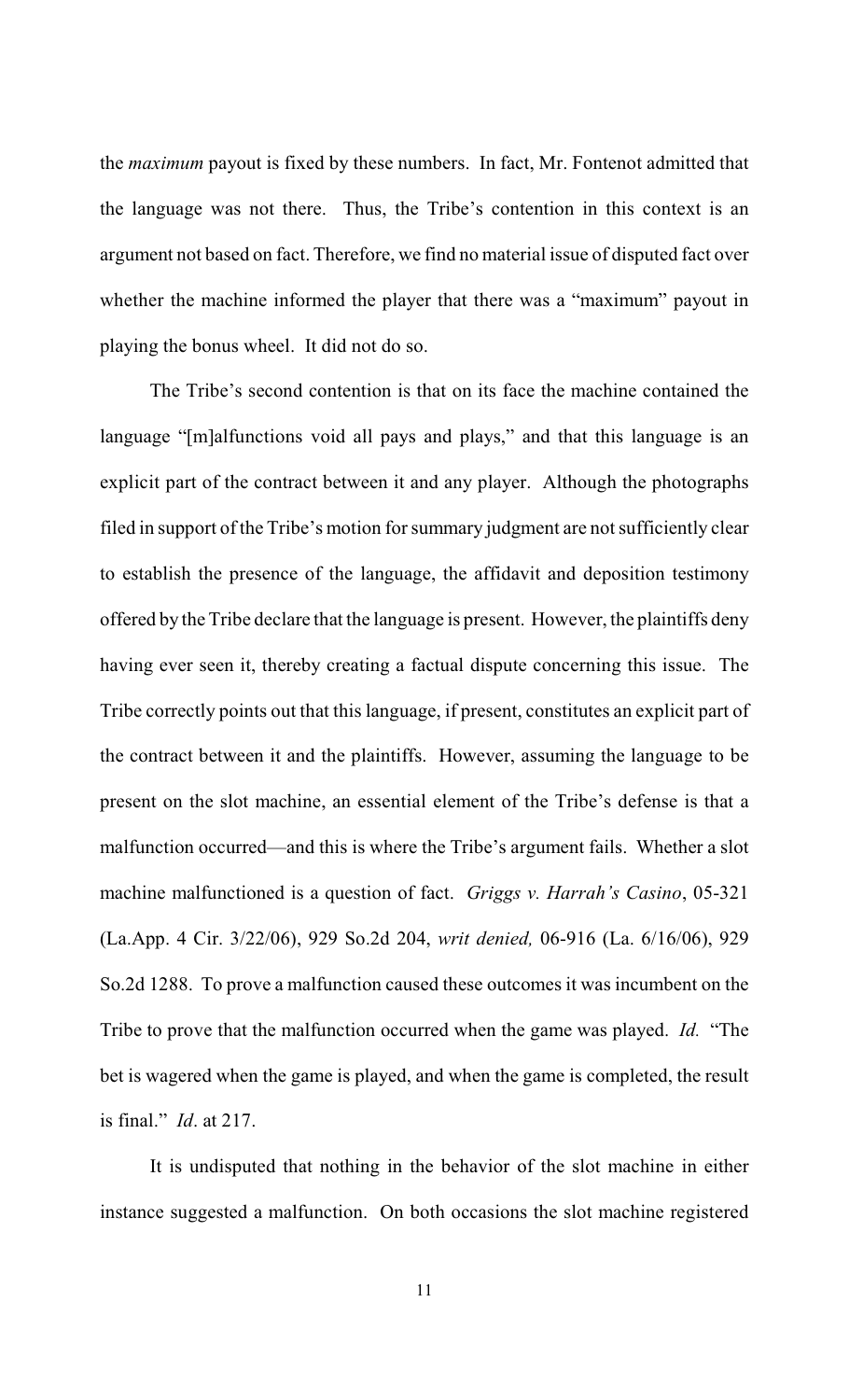jackpots and displayed messages informing the players of their good fortune. There were no noises, alerts, signs, warnings, LED displays, or other explanations signaling the players or the Casino that something was amiss in the operation of the machine. In fact, on each occasion Casino employees in the vicinity of the winning machines immediately, and without hesitation, informed the players of the specific amount won. Trained experts in both Louisiana and Colorado examined the machines and were unable to find a malfunction or even to duplicate the machine's mechanics in awarding the jackpots at issue.

The only basis for a claim of malfunction is the Tribe's suggestion that the jackpot awards simply should not have happened because the hardware and software were designed, built, and programmed to limit the machine payout, and the two jackpots at issue exceeded those limits. According to the Tribe, normal operation of this machine should have never produced the resulting jackpots.

The flaw in this argument is the assumption that neither the design, construction, nor programming of the device could conceivably yield any result other than that desired by the designer, manufacturer, or programmer. We know of no presumption in the law that would operate to say that just because a generally successful effort was made to build and programthe machine to yield no results larger than a certain number, any result producing such a larger number was the result of a malfunction.<sup>7</sup> A malfunction defense requires factual support, not a presumption. Both Mr. Fontenot and Mr. Maida candidly admitted that no malfunction could be

 $T$ The functioning of software reflects the ingenuity of the designer-programmer. Who is to say that this software did not behave as it was intended to behave? A result undesirable from the Casino's standpoint does not necessarily mean that a malfunction caused it. It might have been that the result was programmed accidentally, or even purposely. It cannot be inferred that simply because the machine twice paid out more than it was believed to have been designed and programmed to pay out, there was a malfunction.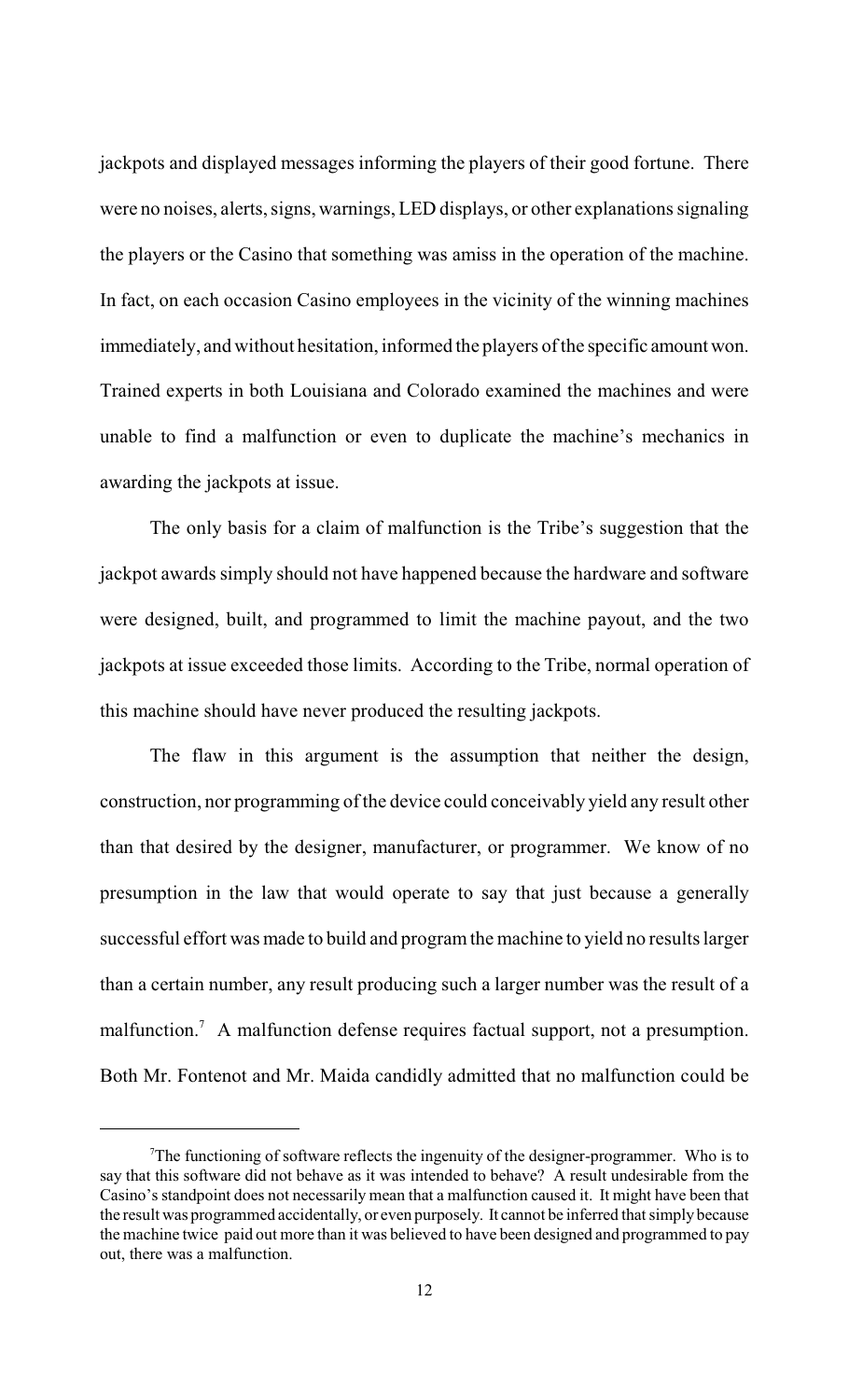identified or duplicated, and Mr. Maida was not even sure whether the malfunction was in the hardware or the software. Thus, the Tribe was unable to produce factual support sufficient to establish that it would be able to satisfy its burden of proving a malfunction by a preponderance of the evidence at trial.

 Additionally, a factually unsupported opinion, albeit from an expert in slot machines, cannot be used to invoke the resolutory condition that "[m]alfunctions void all pays and plays." If the Casino is the only authority that can determine whether a malfunction has occurred, there exists a basic unfairness in this wager contract. Although in this particular case the Casino contests only a win that supposedly exceeded the limits of the machine, by its reasoning the Casino could declare a malfunction for any win, even those within the claimed outside payout limit of the machine. At the same time, if there is a malfunction in the Casino's favor, $\delta$  it would never be detected because the wagerer would not recognize that the machine had malfunctioned to deprive him of a win—he would simply assume a losing play of the slot machine.

By the testimony of the Tribe's own expert, a malfunction in the present case cannot be explained and is presently incapable of discovery and explanation. The assertion that a malfunction occurred rests solely on the Casino's word. Such a system places in the Casino's power a means to avoid its obligations that depends solely on its will as the obligor.

Louisiana Civil Code Article 1767 states that a conditional obligation, or one dependent on an uncertain event, is resolutory. The Comments to this article state that in its proper sense the word "condition" means "some operative fact subsequent

<sup>&</sup>lt;sup>8</sup>Mr. Fontenot suggested in his testimony that, while rare, malfunctions do occur.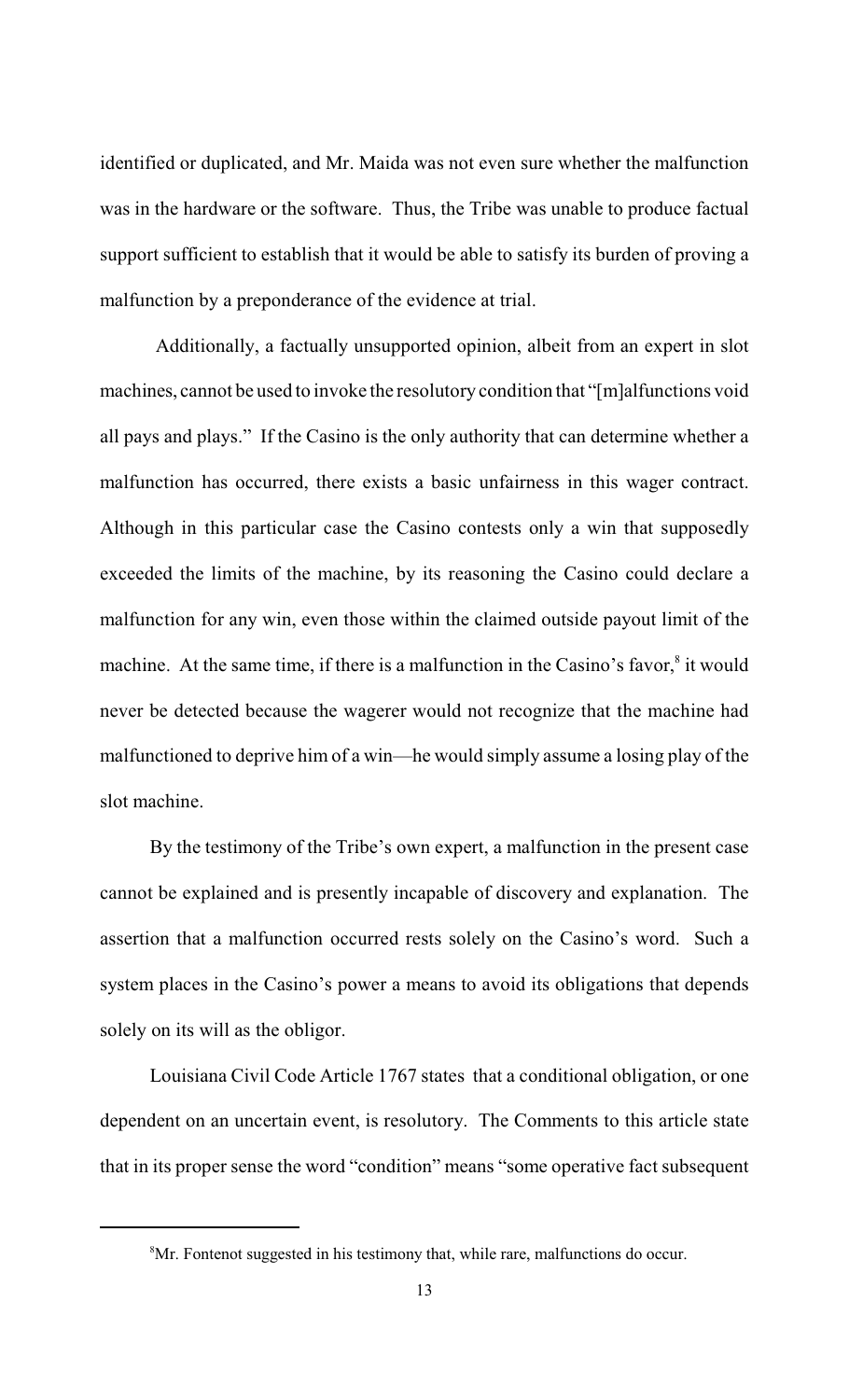to acceptance and prior to discharge, a fact upon which the rights and duties of the parties depend." Revision Comments-1984(f). In the present case theCasino regards its obligation to pay a jackpot as enforceable if the machine is functioning properly; if it malfunctions its obligation ceases, nullifying all plays and pays. Louisiana Civil Code Article 1770 provides that a resolutory condition that depends solely on the will of the obligor must be fulfilled in good faith. $9$  We believe that here good faith requires that the Tribe be able to demonstrate with facts, not theory, that the machine malfunctioned.

A case similar to the present one is *Jones v. Fowler*, 185 So. 40 (La.App. Orleans 1938). In that case Fowler, the operator of a shooting gallery, offered a prize of \$300.00 to any person, after payment of a fee, who could shoot out and obliterate a red figure "5" on a target from a certain distance with only three shots from a .22 caliber rifle. Jones claimed the prize when with three shots he succeeded in obliterating the red "5." The gallery operator admitted the agreement but refused to pay the prize, claiming that the agreement made him "the sole judge of all shooting" and that, according to his observation, not all the red was obliterated. No red could be seen with the naked eye, although some could be detected with the use of a magnifying glass. The trial court's decision to award the plaintiff the prize was affirmed because the contractual provision giving the operator the absolute power to determine whether or not the plaintiff had performed the obligation was potestative and hence voidable by the plaintiff, but the contract itself was not null and the court could determine whether or not the plaintiff had performed his part. In a Note, *Contracts–Potestative Conditions–Good Faith in Performance–Articles 1901, 2034,*

<sup>&</sup>lt;sup>9</sup> According to its comments Article 1770 did not change the law. It reproduced the substance of Civil Code arts. 2024, 2034, and 2035 (1870).